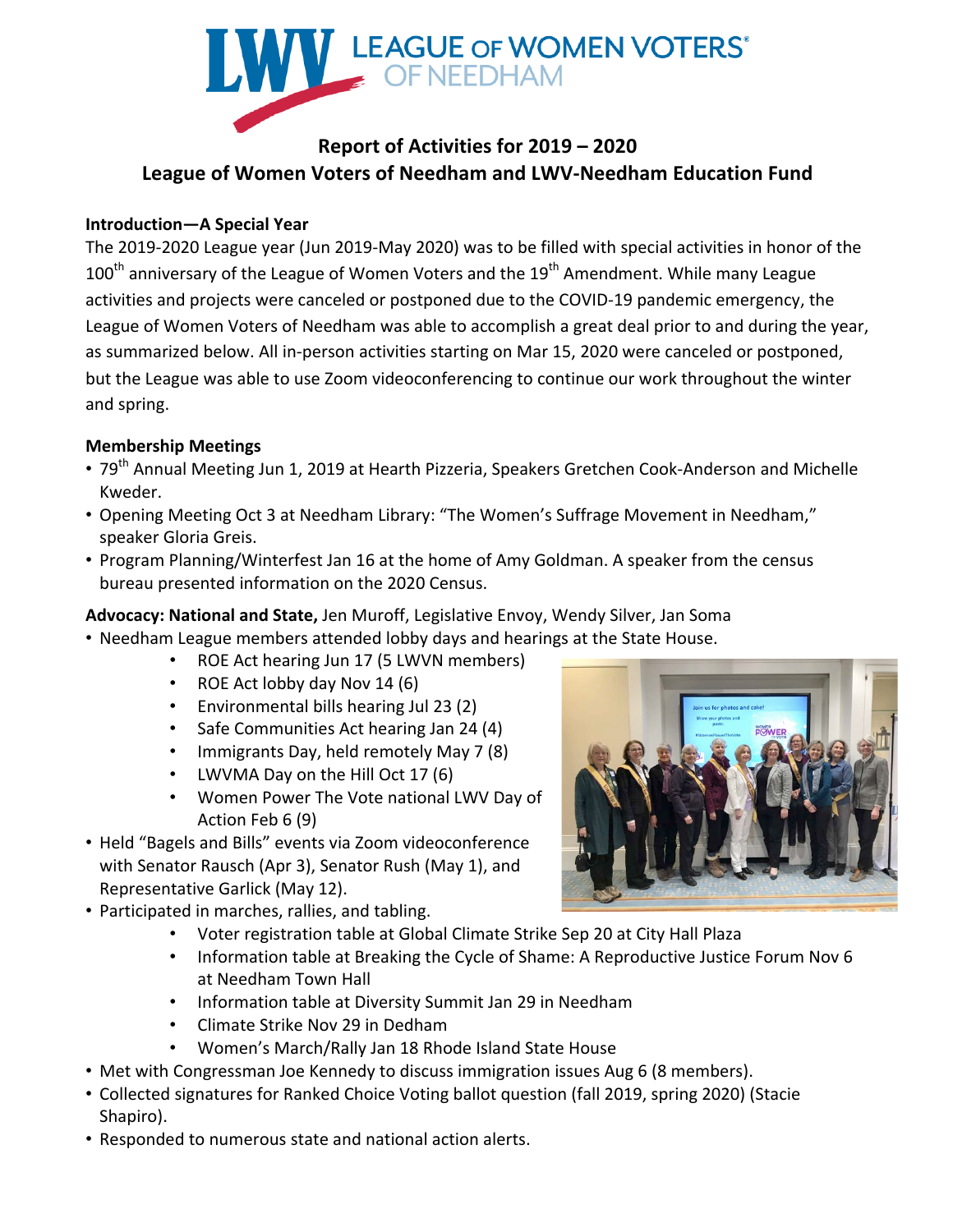## **Advocacy: Local**

- Wrote letter to Select Board about procedures for rescheduled local election (Voter Service Team).
- Participated in Women Power The Vote LWV National Day of Action. Designed and distributed to restaurants and town locations book marks encouraging enrollment in AlertNeedham emergency alert system and voting as part of LWV Nationwide Day of Action, Feb 14 (Heidi Frail, Karen Price).
- Met with Town Clerk Tedi Eaton to discuss her opinion on the proposed Election Day Registration bill and providing support for 2020 Census, Nov 13 (Jen Muroff, Carol Patey, Karen Price).

## **Budget, Erica Bond, Chair**

• Prepared annual budgets for both LWVN and LWVN Education Fund (with Stacie Shapiro, Susan Anderson, and Eileen Mullen).

## **Anniversary/Suffrage**

- Jul 4 Parade. LWV-Needham float, "The Silent Sentinels," featuring the Wilson White House and suffragists, awarded grand prize (Stacie Shapiro).
- Opening Forum Oct 3. "The Women's Suffrage Movement in Needham."
- "We Did It for You" theatrical performance at Powers Hall Nov 3 attended by over 400.
- Planning Town Common art installation honoring suffragists. (Heidi Frail, Andy Wizer, Jane Evans, Jan Soma, Chris Balmer)
- Library exhibit: "The Suffrage Cartoons of Blanche Ames" Mar 1-13 (Karen Price, Gail Davis, Cathy Freedberg, Stacie Shapiro).
- Girl Scouts Present: The Women's Suffrage Movement" (Jane Evans).
- Attended Centennial Kickoff Celebration at Faneuil Hall Jun 25, sponsored by Suffrage 100 MA.

## **Communication**

- Updated and maintained LWVN Facebook page (Karen Price, Jen Muroff).
- Started and maintained LWVN Twitter account (Jen Muroff, Karen Price).
- Kept website updated and relevant (Karen Price, Lollie Weeks).
- Regularly posted information about elections and LWV-Needham activities on Needham MA Facebook page.
- Posted online voters guide for the May 2020 Needham town election (Elizabeth Handler).

## **Bulletin, Missy Lankiewicz, Editor**

- Prepared and sent monthly Bulletin and mid-month Updates via Constant Contact.
- Labeled, stamped, and posted issues of the Bulletin to members who do not use email.

## **Archives, Elin Soderholm**

- Saved and stored electronic Bulletins and Updates in Dropbox.
- Identified and filed newspaper articles about LWV-Needham.

## **Media,** Karen Price

- Created flyers, programs, and web posts for all events.
- Submitted/posted press releases and announcements for all events.
- Submitted letters to the editor as needed.

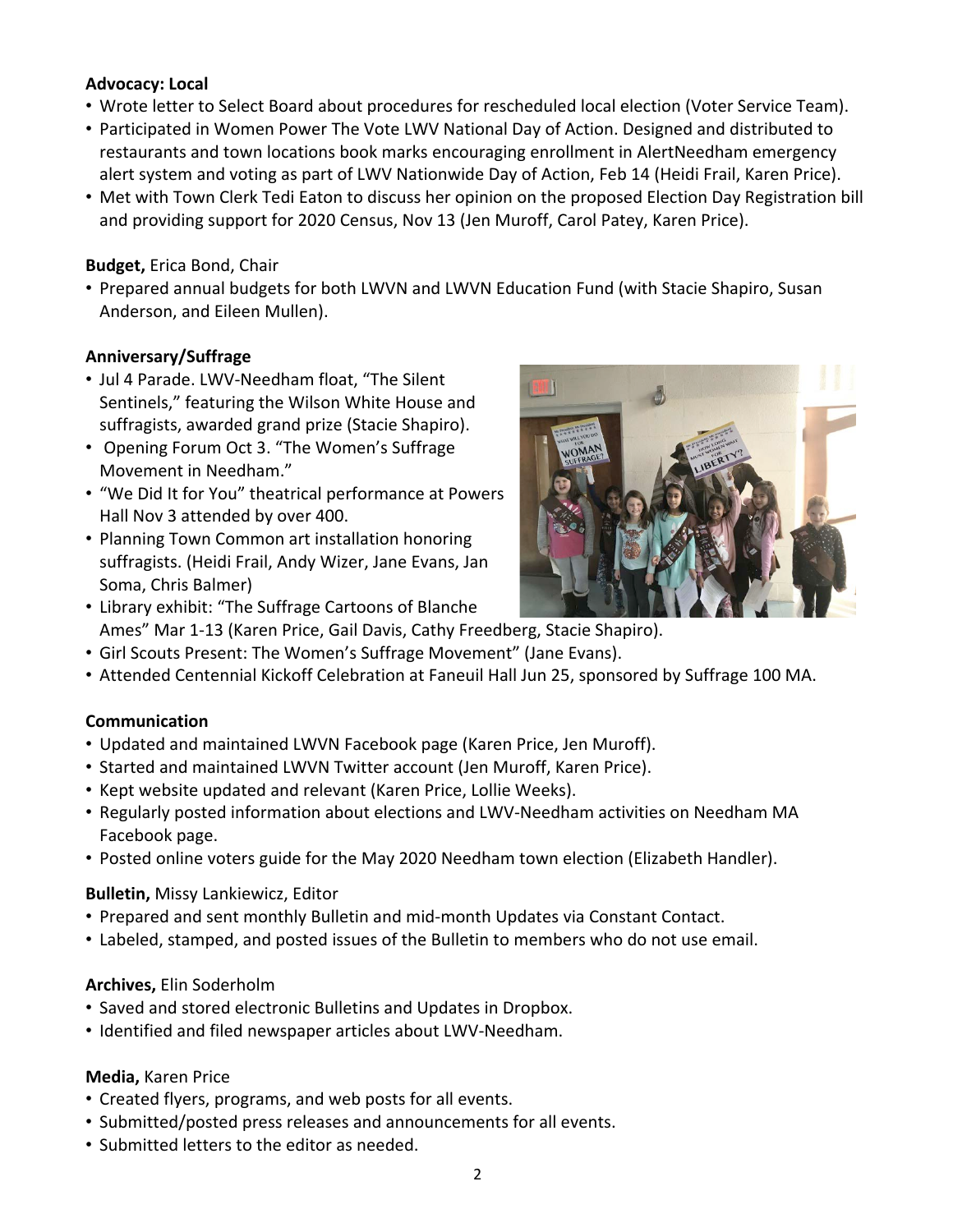## **Civic Education Committee, Karen Walker, Chair**

- Planned Civics Bee, including developing materials, questions, and recruiting teams. Canceled the week before the scheduled event.
- Conducted voter registration at tabling opportunities.
- Supported LWV-Needham at Needham High School Club (Cathy Dowd, Karen Walker)
- Discussed book *Talking to Strangers* Mar 30, via Zoom (Harriet Goldin).
- Awarded the League of Women Voters Needham Scholarship to a NHS graduate (Debbie Winnick).
- Distributed posters and created a plan for helping people with the census at the Senior Center and Housing Authority (which we were not able to complete) (Carol Patey)

## **Forums/Events (not listed elsewhere)**

- In collaboration with the Needham Library, hosted the "Women Take Action Film Series." The first two of the six films were shown prior to the closure of the library (Jan 28 and Feb 25) (Jan Soma, Karen Price).
- Hosted "We Did It For You Empowerment Workshop" Feb 29.
- Co-sponsored the Civics Series, with Needham Community Education. The first session was held on Mar 4 and the last three were rescheduled for the fall (Susan Kirk, Amy Goldman).
- Co-sponsored Climate Change forum with LWV-Newton Feb 26.

## **Fundraising**

- Raised \$644 for LWVN (and thousands for LWVMA) through participation in LWVMA Phonathon. Called over 250 League members, Nov 5 (Gail Davis, Maureen McCaffrey, Karen Price, Susan McGarvey, Elin Soderholm, Denise D'Amore, Debbie Winnick).
- Raised \$1,415 through donations with membership renewal (LWVN).
- Raised \$3,000 from "We Did It For You!" Nov 3 and Votes for Women buttons.
- Received LWVMA Scharfman Citizen Education grant (\$300) for "Girl Scouts Present! The Women's Suffrage Movement."
- Received \$500 from Roche Bros. to fund Civics Bee, which will be held for next year's event.
- Received donations of \$1,000 from Town Meeting Member solicitation and other individual donations (Ed Fund).

## **Immigration Action Team, Jen Muroff, Chair**

- Co-sponsored speaker "I Am Every Migrant Child: Reflections of a World War II Orphan" Jan 26.
- Co-sponsored "Suitcase Stories" Jun 12.
- Advocated for Safe Communities Act, Safe Driving and Education Equality Act.
- Attended Immigrants Day via Zoom.
- Issued periodic action alerts and updates.

## **Environment Action Team** Susan McGarvey and Sharon Soltzberg, Co-Chairs

- **MEATLESS NEEDHAM**
- Planning Meatless Mondays Campaign in Needham (Debbie Schmill, Eleanor Rosellini, Eileen Mullen, Susan McGarvey).
- Followed our sustainble practices policy; all events this year were zero waste events.
- Four members attended the Local Environmental Action Conference at Northeastern Mar 7.
- Co-sponsored Solarize Massachusetts Needham.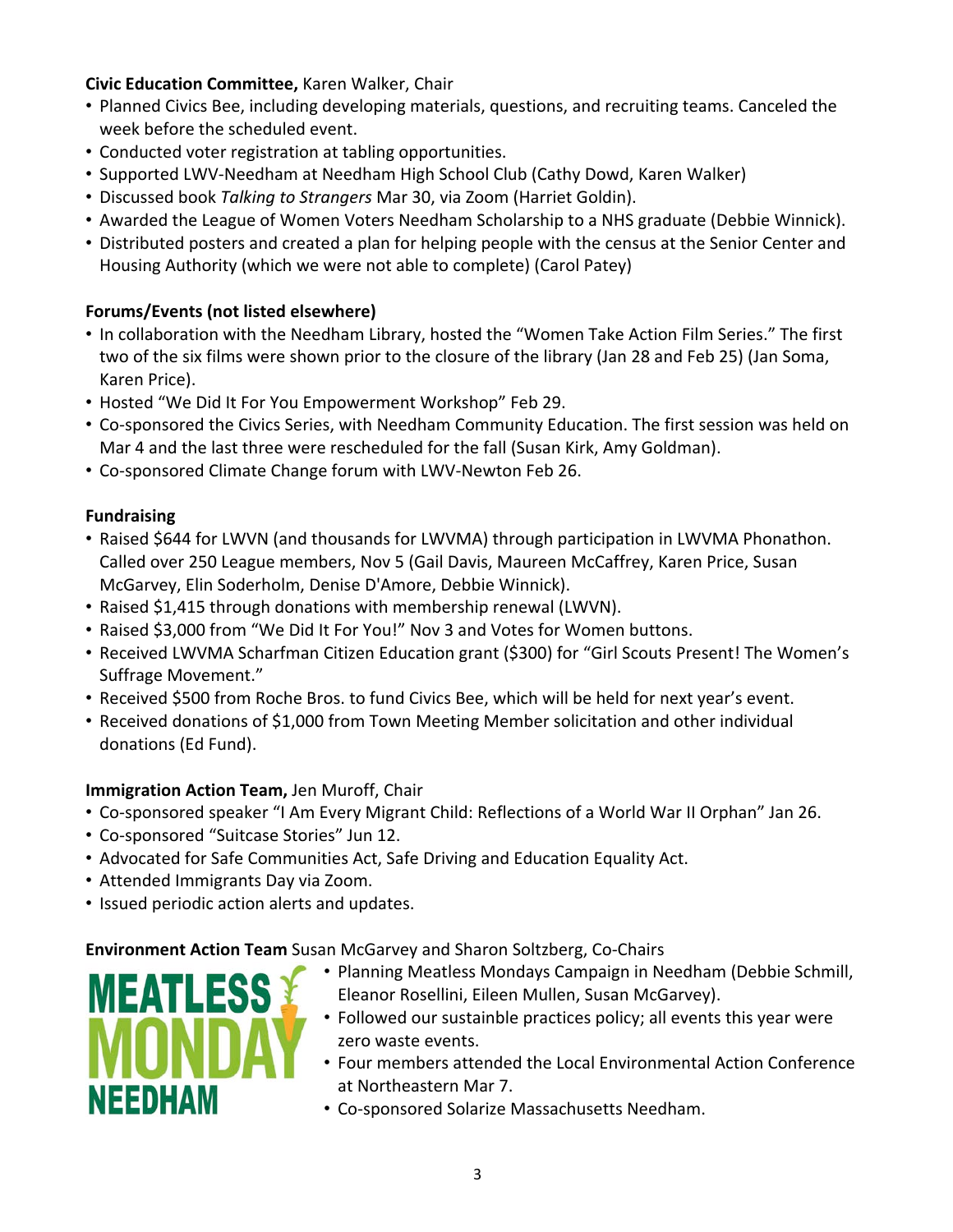**Membership Committee, Susan McGarvey and Susan Kirk, Co-Chairs** 

- Welcomed 21 new members since Jul 1, 2019, 9 of them students. Membership currently 216.
- Made personal contact with all new members with welcome packet.
- Reached out to new members for program planning.
- Held LWV-Needham Summer Meet-Up Jul 24 at Susan Kirk's home.
- Produced and distributed the LWVN Yearbook.
- Planned Annual Meeting logistics.

**League of Women Voters of Needham at Needham High School Club, Eva Gorenburg, Eleanor** Mackey, Cathy Dowd (faculty advisor)



- Grew to 17 members.
- Planned and carried out 18 year old Birthday Bags project (containing items relevant to voting).
- Planned and carried out voter registration drive at Needham HS. Registered 64 voters.
- Interviewed by Needham Channel News.

**Middle School Civics Education/Outreach, Jane Evans,** Jen Muroff

- Discussed partnering on civics education projects with Middle School Social Studies Director.
- Obtained a Needham Education Foundation grant to

bring a live performance about Deborah Sampson, "A Revolution of Her Own!" to Pollard Middle School (Feb 4-6).

#### **Financial Records Review, Steve McKnight**

• Reviewed financial records for LWVN and LWVN Ed Fund.

#### **Studies, Carol Patey and Sally Toran**

- Organized Jan Program Planning meeting.
- Participated in LWVUS Program Planning.
- Researched vaccinations (Eleanor Shore)
- Developed new study of Needham Elected boards and offices for 2021.

#### **Secretary, Jeanne McKnight**

• Recorded minutes for monthly meetings of the Board of Directors and Annual Meeting.

#### **Treasurer, Stacie Shapiro**

- Kept track of all financial transactions and reported monthly to Board of Directors.
- Worked with Erica Bond to prepare FY20 budgets (LWVN and LWVN Ed Fund).
- Filed required reports with state and national agencies.
- Prepared financial records for review.

#### **Education Fund**

- Prepared Annual Report and budget.
- Funded voter service events and educational forums.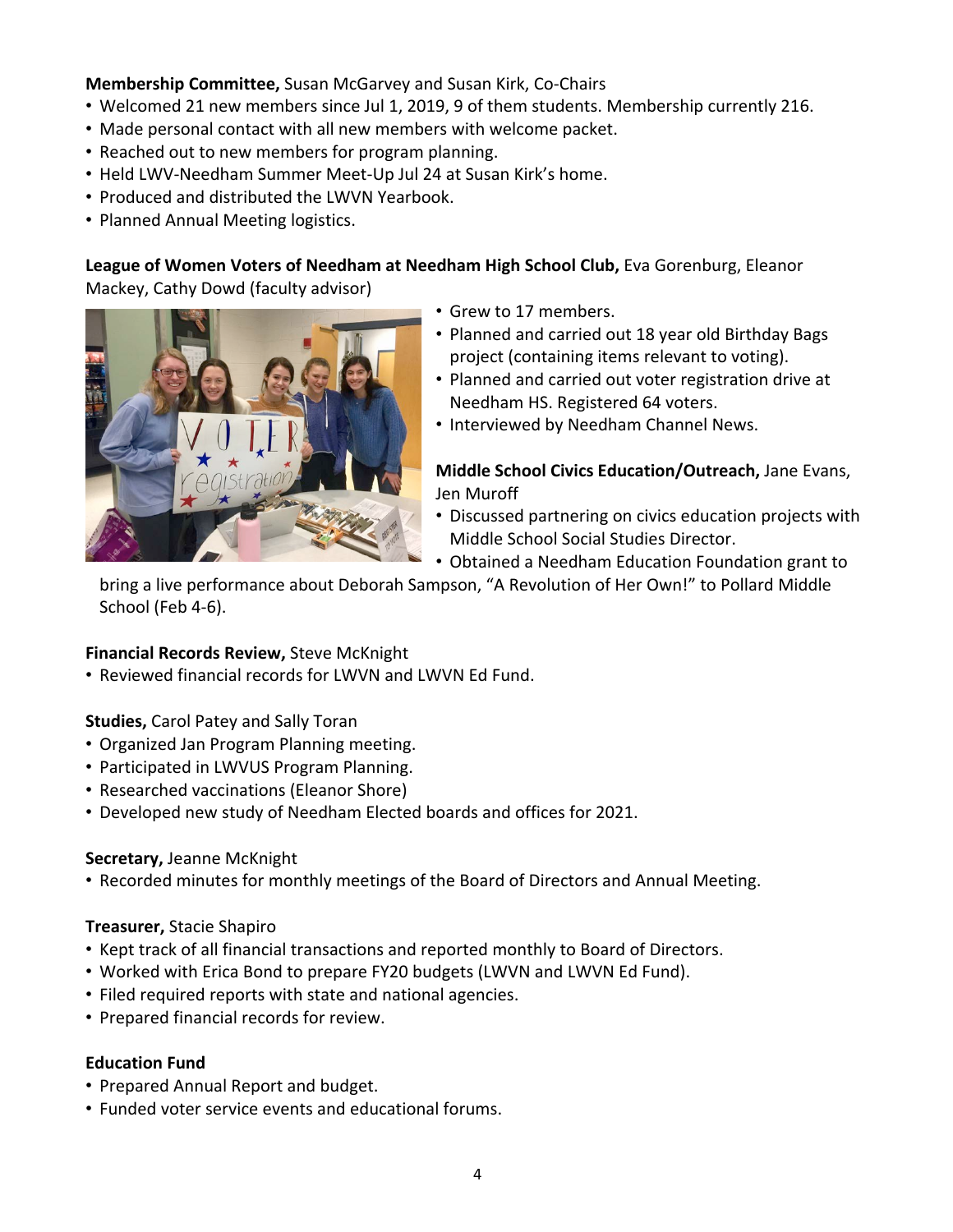• Oversaw "Needham LWV Endowment for Civic Awareness, Education, and Engagement," currently valued at \$14,500.

## **Visibility/Community**



- Participated in Jul 4 Parade.
- Responded to several requests for speakers, voting expertise, etc.
- Participated in the Needham Harvest Fair (spring Street Fair was canceled).
- Staffed Community organization table at Needham Farmers Market.
- Displayed panels about Frances Perkins from the Frances Perkins Center at League and Community events (Susan Kirk, Cathy Freedberg)

## **Voter Service Committee, Debbie Winnick, Chair**

- Offered rides to the polls for all elections.
- Posted LWV Vote! signs prior to each election (Elizabeth Handler).
- Encouraged informed voting for all elections through website, Facebook, Twitter, Fairs.

## *Local Election (May 26)*

- Posted information on running for local office on website and shared with LWVN and Needham MA Facebook pages.
- Prepared the Needham Times Voters Guide for the Annual Town Election (Debbie Winnick).
- Prepared Voters' Guide for TMM candidates Voters Guide on website (Elizabeth Handler).
- Recorded, posted and shared candidate interviews via Zoom for contested races (Heidi Frail, Debbie Winnick).

## *Presidential Primary (Mar 3)*

- Posted information on website about voting in primary.
- Posted reminders on Facebook and shared with Needham MA Facebook page.
- Distributed book marks with new polling locations.

## *Town Meeting*

- Involved in discussions with Select Board Chair about Warrant Meetings (Susan Welby).
- Sent emails to Town Meeting Members with relevant information.

## **Participation in LWVMA**

- Corlette Moore McCoy regularly disseminates information from LWVMA and LWVUS newsletters.
- Jen Muroff (gun safety and immigration) is a member of LWVMA Legislative Action Committee and LWV-Needham Legislative Envoy.
- Jen Muroff is a member of MA Coalition to Prevent Gun Violence state strategy team and Safe Communities Coalition (representing LWVMA).
- Susan McGarvey and Karen Price are members of LWVMA Steering Committee for Environmental Action and Advocacy.
- Karen Price is a LWVMA Field Service Representative and member of Membership Committee.
- Two members attended LWVMA League Leader Lunch.
- Donated to LWVMA.
- Participated in Phonathon to raise funds for LWVMA (and LWVN).